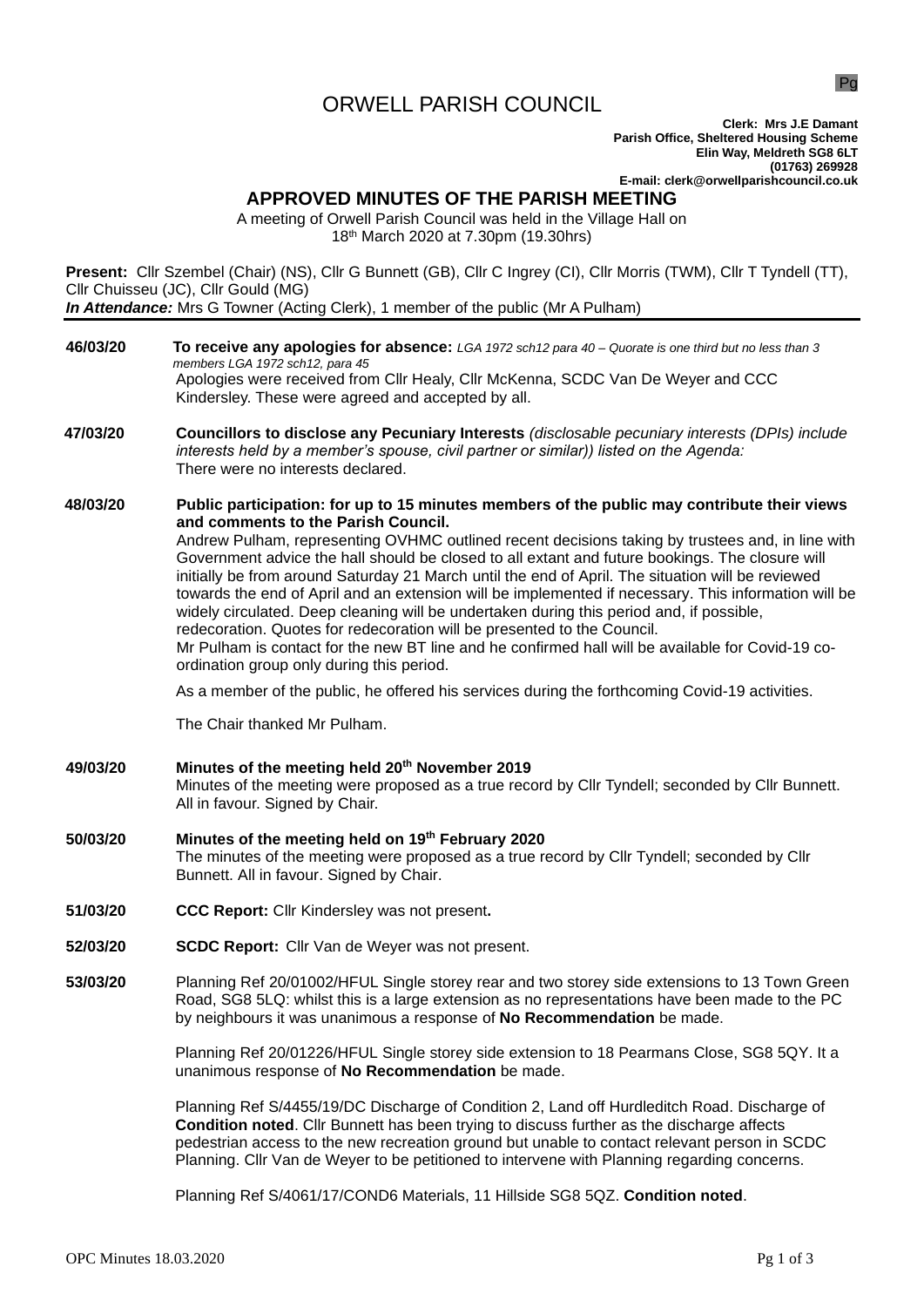## **54/03/20 Parish Youth Club:**

Youth Club have been informed they have been allocated an allotment. Tenancy agreement to be sent.

## **Action: Clerk**

## **55/03/20 New Recreation Ground:**

- Heads of Terms have been agreed in principle subject to vendor's agreement. Awaiting final wording on transfer of land to send to Solicitors completed by a date to be determined. Transaction must be completed by 4th June (final date to be confirmed). Cllr Bunnett co-ordinating.
- Discussion regarding re-routing drains for landowner took place. Existing drains cannot be used but using ditches and short length of pipe will keep costs to c.£12-15K. Proposed method for surface drainage cannot fulfil both requirements. Consultant's report, and quotes, expected by end of March. Cllr Bunnett co-ordinating.
- Ditch work will create significant amount of spoil which landowner will spread over his land after harvest (September time) therefore further work will start in Spring 2021. If Football Club get promotion up to £50K grants are available from the FA (which must be spent on the pitch). This would fit in with Spring programme of work.
- Other grants (for non-football facilities) are extremely rare. Identifying a 'grants advisor' would be helpful. Initial stage was to acquire land.
- Negotiations regarding access through new housing development to recreation ground are proving complicated. Developers appear to be resisting permitting access, relying instead on discretionary access by householders. This would not be the preferred situation. Cllr Bunnett to continue discussions and clarify situation by liaising with SCDC and Croudace.

## **Action (all above): GB**

## **56/03/20 Recreation Ground & Pavilion:**

- ROSPA inspection booked for April. No date given.
- Cllr Ingrey is checking site weekly. No issues to report.
- Tree voucher received. Proposed flowering/cherry tree be purchased and sited between the pavilion and the play area. **Action: MG** pavilion and the play area.
- Caretaker in isolation. Facilities locked and will remain so until further advice received re. Covid-19.
- Waiting for insurance appointed contractors to arrange site visit to prepare Schedule of Works for redecoration. All repairs completed. **Action: Clerk Action: Clerk Action: Clerk**
- **57/03/20 Clunch Pit Management Trust (CPMT):** No update required at present.
- **59/03/20 Chapel Orchard:** No update required at present.

#### **60/03/20 Financial Matters:**

1. Financial Statements for March 2020 2.Payments and Additional payments for March 2020 *(Additional payments are shaded, these costs have already been agreed but may not have appeared on the agenda. Local Government Act (LGA); Public Health Act (PHA); Open Space Act (OSA)* **Payments awaiting authorisation**

| Payee                             | <b>Amount £</b> | Vat £  | <b>Description</b>                                                                 | Power             |
|-----------------------------------|-----------------|--------|------------------------------------------------------------------------------------|-------------------|
| Salaries, HMRC,<br>Pension        | Confidential    | 0      | <b>Employees payments for March</b>                                                | LGA 1972 s112     |
| Meldreth Parish Council 100.00    |                 | 0      | Contribution towards office rent March 2020                                        | LGA 1972 111      |
| Eon                               | 129.27          | 6.16   | Electric for pavilion                                                              | LGA 1972 s111     |
| Haven                             | 272.19          | 44.24  | <b>Street Lights</b>                                                               | PCA 1957 s3       |
| DC Window Cleaning                | 28.00           |        | Orwell bus shelter x 2                                                             | LGA 1972 111      |
| Heartbeat Trust                   | 162.00          | 27.00  | Annual support for defibrillator                                                   | PHA 1936 Sec. 234 |
| Absolute                          | 252.96          | 42.16  | Sound equipment for VE day celebration                                             | LGA 1972 s145     |
| Carter Jonas                      | 50.00           | 0      | Licence: Land off Fisher's Lane (March-Sept)                                       | OSA 1906 s 9/10   |
| Chapel Orchard<br>Community Group | 49.40<br>79.80  | 0<br>0 | Gifts to residents for grass mowing/electricity<br>Insurance for volunteer workers | OSA 1906 s9/10    |